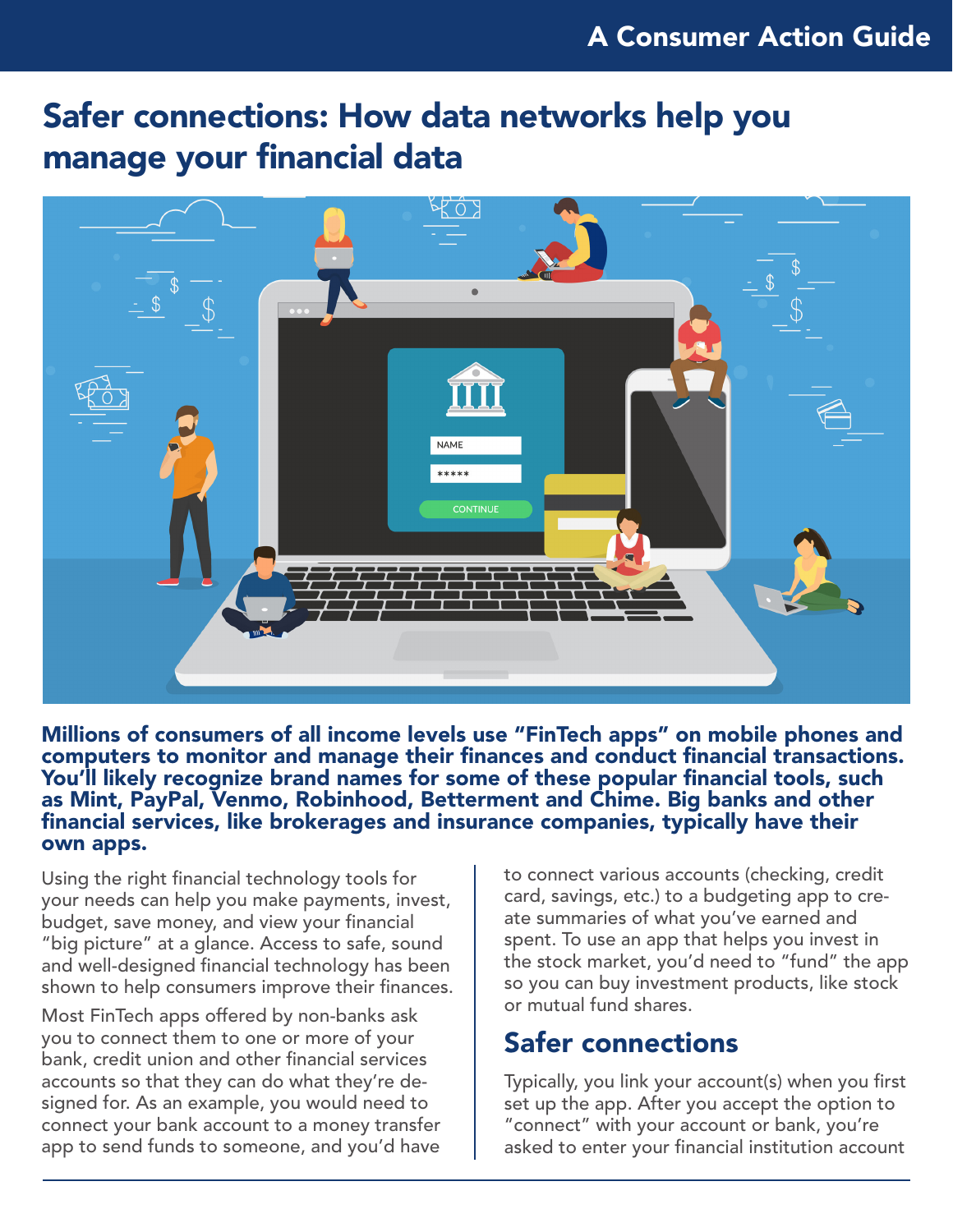login credentials (username and password). This step establishes that you are the legitimate account owner, and gives the app access to data from your linked account(s).

Many banks and FinTech apps have formed partnerships with data networks (also called data aggregators)—companies that help connect third-party apps to users' financial accounts without users having to give each app their account login credentials. Data networks help you by encrypting your data and establishing a secure connection between your bank and the app you want to use. This is seen as a safer way to connect your bank account to third-party apps. Many banks display your existing connections to third-party apps in a "dashboard" or under a "security" section of your online account, so customers who are logged in can see where they've linked accounts. (This information is displayed differently by different banks, so ask your bank how you can find it.)

#### Benefits of consumer control

Data networks often enable users to control the information they share. For example, instead of giving access to all your accounts held at one bank, you might have the opportunity to choose specific accounts you want to connect to the application—for example, just your checking account, or your checking, savings and credit card accounts.

It's not always necessary or advisable to share everything—depending on the function of the app (for example, to transfer funds to other people, or to monitor earnings and spending), you might be able to limit account information you share. Pay close attention to the options presented to you, so that you make wise choices about what data to share and you understand what kind of control—if any—you have over your data.

While having a data network involved separates your banking credentials from the apps you want to connect to, make sure that you understand the terms and conditions under which the data network stores and uses the information it holds about you. This is important because

different data networks have different privacy and data-use policies.

Any data you share with a third party will be governed by the third party's privacy and data retention policies. Always review the company's privacy policy and terms before sharing your data.

### Online banking dashboards

With so many new FinTech apps vying for your attention, you might sign up and connect your accounts to some you find aren't useful. It's important to disconnect these from your financial accounts if you aren't using them. Disconnecting FinTech apps ensures that you only share your financial data when you receive a service for it in return.

A growing number of banks are working with data networks and aggregators to offer a "dashboard" to their online banking customers that enables them to monitor who has access to their accounts, control what is shared, and rescind account access for apps they no longer want to use. However, in most, if not all, cases, the only apps that will appear in the list are those that have agreed to access your financial data only through the bank's secure connection. It's not easy (or perhaps even possible) to know ahead of time whether your bank and an app

you're interested in have such an agreement; the only way to find out is to sign up for the app, and then check your bank's security dashboard to see if it appears.

If your bank does not have a relationship with the appli-



cation or data network, that company (app) won't appear in the dashboard list; you would need to go directly to the third-party app, or to the aggregator dashboard (see next section), to manage your data sharing preferences, including revoking access to one or more of your